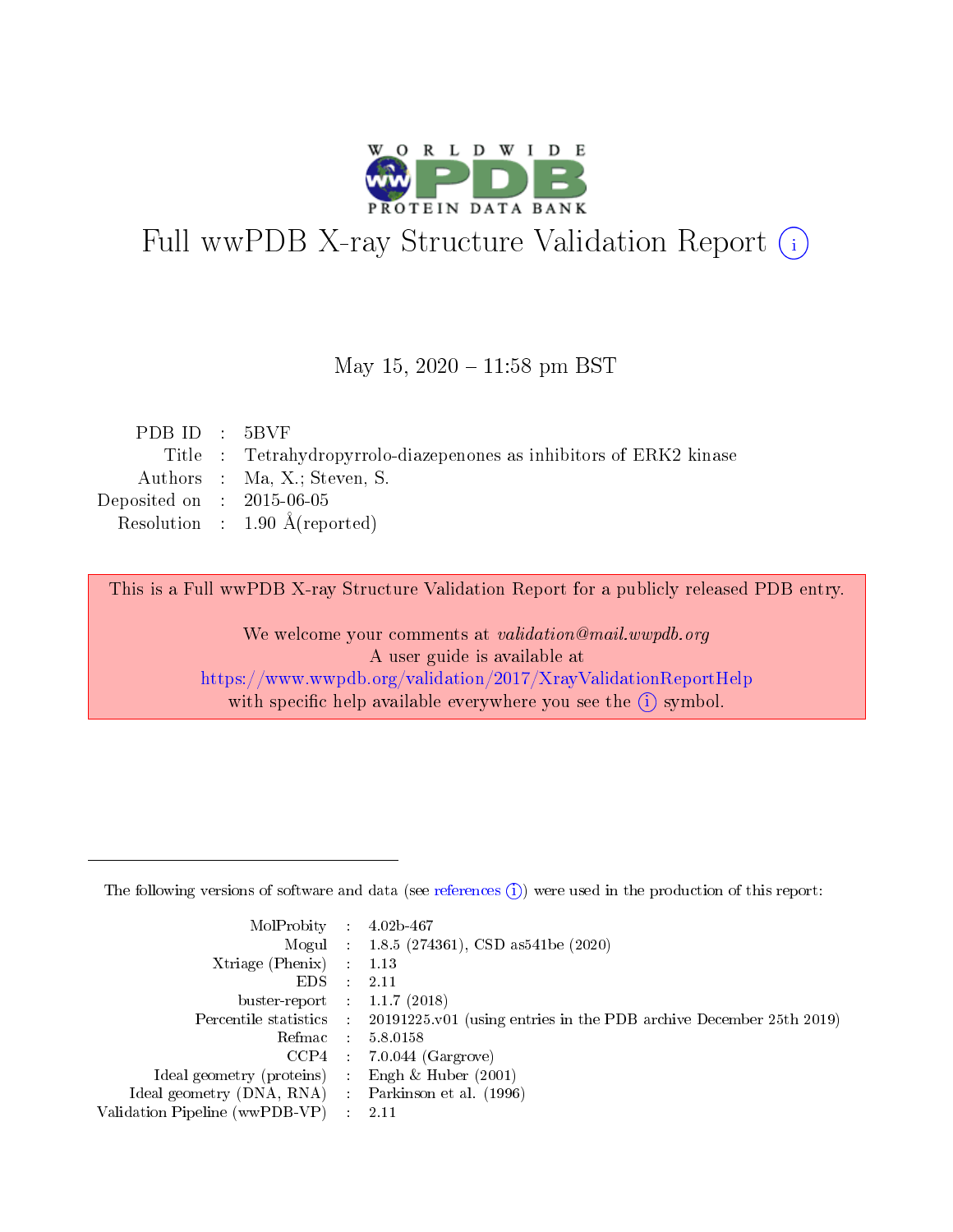# 1 [O](https://www.wwpdb.org/validation/2017/XrayValidationReportHelp#overall_quality)verall quality at a glance  $(i)$

The following experimental techniques were used to determine the structure: X-RAY DIFFRACTION

The reported resolution of this entry is 1.90 Å.

Percentile scores (ranging between 0-100) for global validation metrics of the entry are shown in the following graphic. The table shows the number of entries on which the scores are based.



| Metric                | Whole archive<br>$(\#\mathrm{Entries})$ | Similar resolution<br>$(\#\text{Entries}, \text{resolution range}(\text{\AA}))$ |  |  |
|-----------------------|-----------------------------------------|---------------------------------------------------------------------------------|--|--|
| $R_{free}$            | 130704                                  | 6207 $(1.90-1.90)$                                                              |  |  |
| Clashscore            | 141614                                  | 6847 $(1.90-1.90)$                                                              |  |  |
| Ramachandran outliers | 138981                                  | $6760(1.90-1.90)$                                                               |  |  |
| Sidechain outliers    | 138945                                  | 6760 (1.90-1.90)                                                                |  |  |
| RSRZ outliers         | 127900                                  | $6082(1.90-1.90)$                                                               |  |  |

The table below summarises the geometric issues observed across the polymeric chains and their fit to the electron density. The red, orange, yellow and green segments on the lower bar indicate the fraction of residues that contain outliers for  $>=3, 2, 1$  and 0 types of geometric quality criteria respectively. A grey segment represents the fraction of residues that are not modelled. The numeric value for each fraction is indicated below the corresponding segment, with a dot representing fractions <=5% The upper red bar (where present) indicates the fraction of residues that have poor fit to the electron density. The numeric value is given above the bar.

| Mol | $\cap$ hain | Length | Quality of chain |    |    |  |  |  |
|-----|-------------|--------|------------------|----|----|--|--|--|
|     |             |        | $2\%$            |    |    |  |  |  |
|     |             | 361    | 86%              | 5% | 9% |  |  |  |

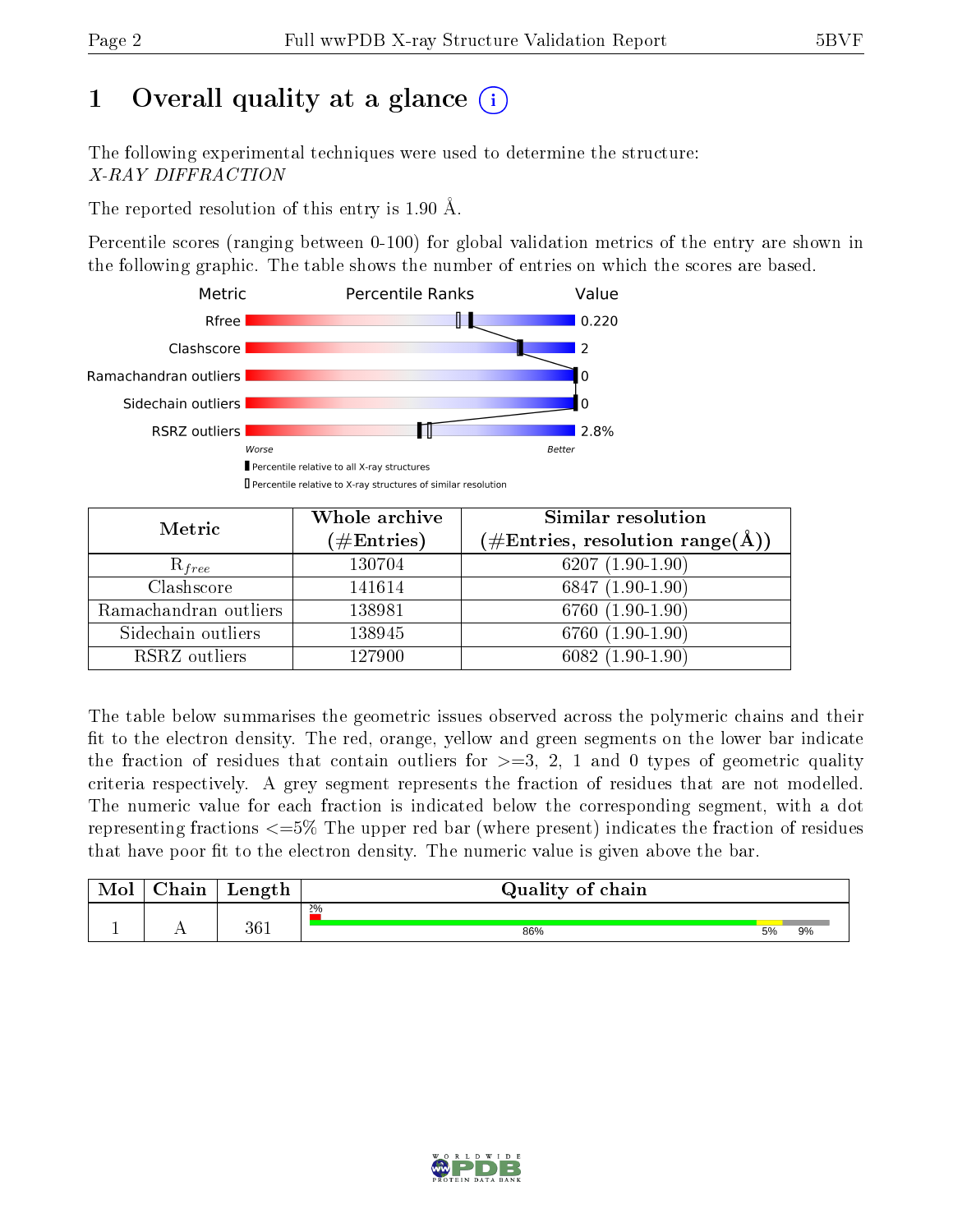# 2 Entry composition  $\left( \cdot \right)$

There are 4 unique types of molecules in this entry. The entry contains 2948 atoms, of which 0 are hydrogens and 0 are deuteriums.

In the tables below, the ZeroOcc column contains the number of atoms modelled with zero occupancy, the AltConf column contains the number of residues with at least one atom in alternate conformation and the Trace column contains the number of residues modelled with at most 2 atoms.

Molecule 1 is a protein called Mitogen-activated protein kinase 1.

| Mol | Chain | Residues | Atoms               |      |     |     | ZeroOcc | $\mid$ AltConf $\mid$ Trace |  |  |
|-----|-------|----------|---------------------|------|-----|-----|---------|-----------------------------|--|--|
|     |       | 327      | $\rm Total$<br>2675 | 1721 | 458 | 481 | 15      |                             |  |  |

There are 2 discrepancies between the modelled and reference sequences:

| Chain |                          | Residue   Modelled   Actual |                 | Comment                           | Reference |
|-------|--------------------------|-----------------------------|-----------------|-----------------------------------|-----------|
|       | $\overline{\phantom{a}}$ | GLY                         | <b>Contract</b> | expression tag   UNP P28482       |           |
|       | $\sim$                   | PRO                         | $\sim$          | $\pm$ expression tag   UNP P28482 |           |

• Molecule 2 is 2- $[(1S)$ -1- $(3$ -chlorophenyl $)-2$ -hydroxyethyl $]-8-(2-{[(1S,3R)-3-hydroxycycl}$ opentyl]amino}pyrimidin-4-yl)-2,3,4,5-tetrahydro-1H-pyrrolo[1,2-a][1,4]diazepin-1-one (three-letter code: 4VJ) (formula:  $C_{25}H_{28}C_{18}O_3$ ).



| Mol | Chain   Residues | Atoms        |              |  |                | $\mathsf{ZeroOcc} \mid \mathsf{AltConf} \mid$ |  |  |
|-----|------------------|--------------|--------------|--|----------------|-----------------------------------------------|--|--|
|     |                  | Total C Cl N | $25 \quad 1$ |  | $\overline{a}$ |                                               |  |  |
|     |                  |              |              |  |                |                                               |  |  |

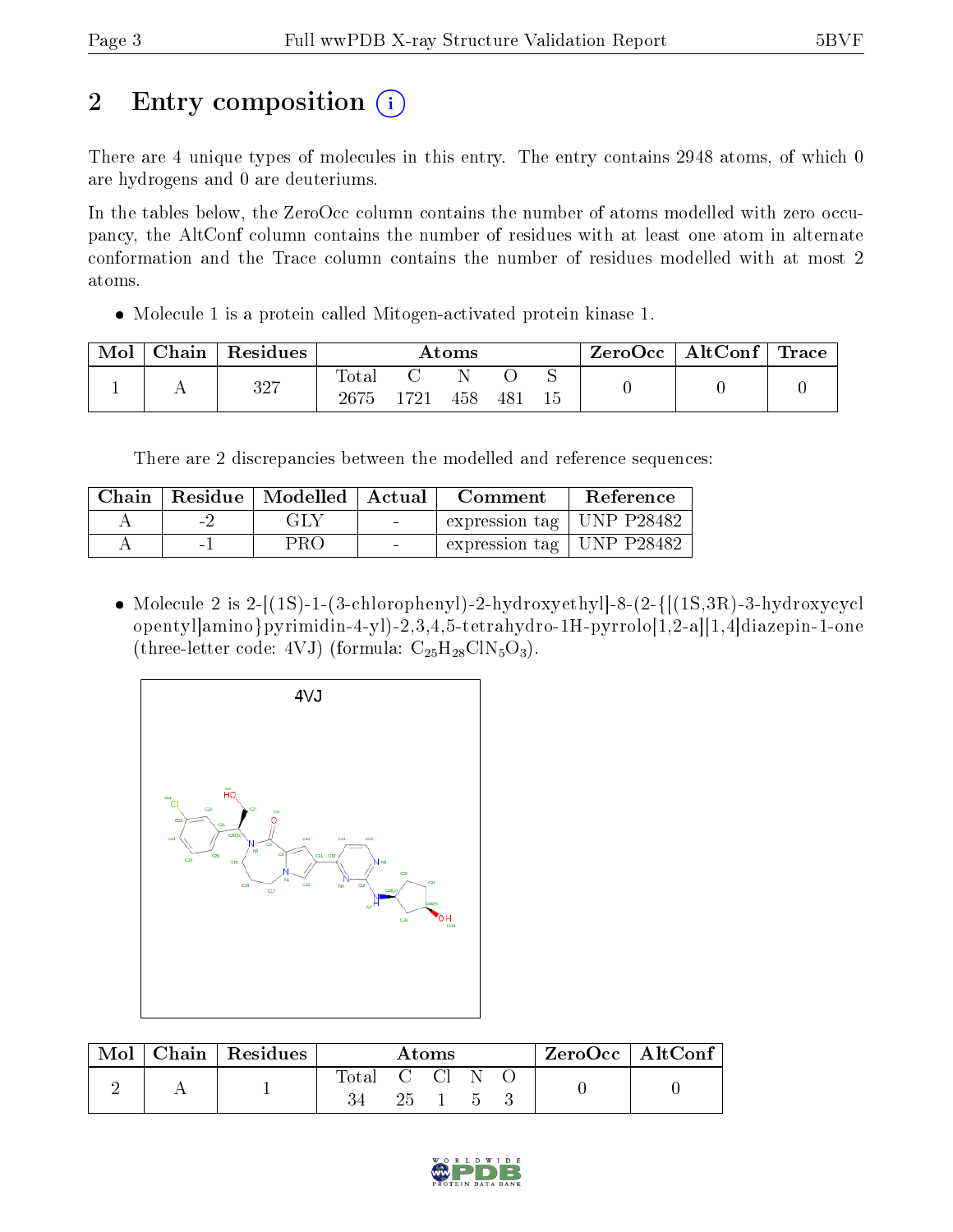Molecule 3 is SULFATE ION (three-letter code: SO4) (formula: O4S).



| Mol | Chain | Residues | Atoms                            |                  | ZeroOcc   AltConf |  |
|-----|-------|----------|----------------------------------|------------------|-------------------|--|
| 3   |       |          | Total<br>S<br>0                  |                  |                   |  |
|     |       |          | 1<br>5<br>4                      |                  |                   |  |
| 3   |       |          | Total<br>S<br>0                  |                  |                   |  |
|     |       |          | 10<br>8<br>$\overline{2}$        |                  |                   |  |
| 3   | А     |          | S<br>Total<br>$\left( \right)$   | $\left( \right)$ |                   |  |
|     |       |          | 5<br>1<br>4                      |                  |                   |  |
| 3   | А     |          | Total<br>S<br>$\left( \ \right)$ |                  |                   |  |
|     |       |          | 5<br>1<br>4                      |                  |                   |  |
| 3   |       |          | S<br>Total                       |                  |                   |  |
|     |       |          | 5                                |                  |                   |  |

 $\bullet\,$  Molecule 4 is water.

|  | $Mol$   Chain   Residues | Atoms               | $\mid$ ZeroOcc $\mid$ AltConf $\mid$ |  |
|--|--------------------------|---------------------|--------------------------------------|--|
|  |                          | Total<br>209<br>209 |                                      |  |

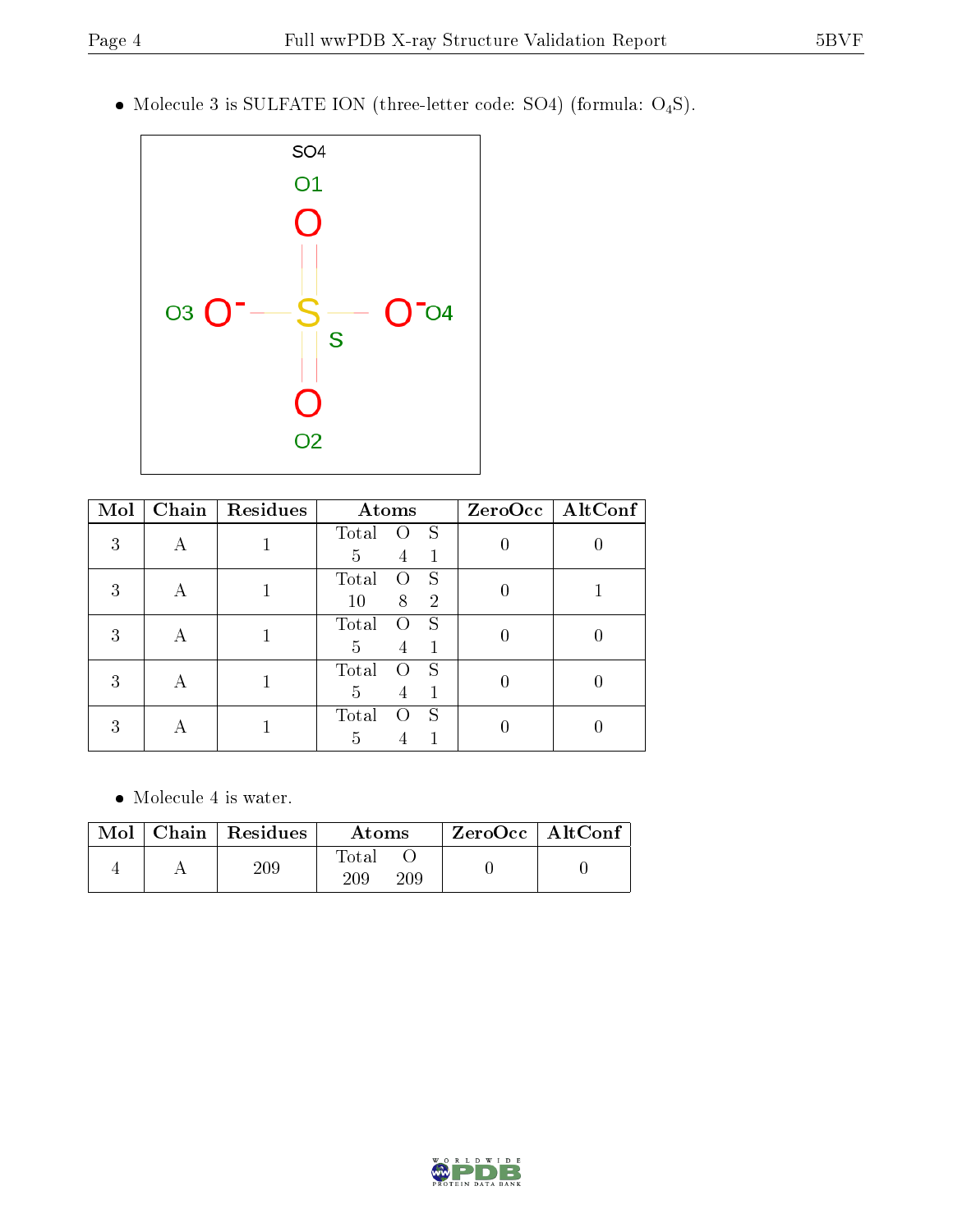## 3 Residue-property plots  $(i)$

These plots are drawn for all protein, RNA and DNA chains in the entry. The first graphic for a chain summarises the proportions of the various outlier classes displayed in the second graphic. The second graphic shows the sequence view annotated by issues in geometry and electron density. Residues are color-coded according to the number of geometric quality criteria for which they contain at least one outlier: green  $= 0$ , yellow  $= 1$ , orange  $= 2$  and red  $= 3$  or more. A red dot above a residue indicates a poor fit to the electron density (RSRZ  $> 2$ ). Stretches of 2 or more consecutive residues without any outlier are shown as a green connector. Residues present in the sample, but not in the model, are shown in grey.

• Molecule 1: Mitogen-activated protein kinase 1



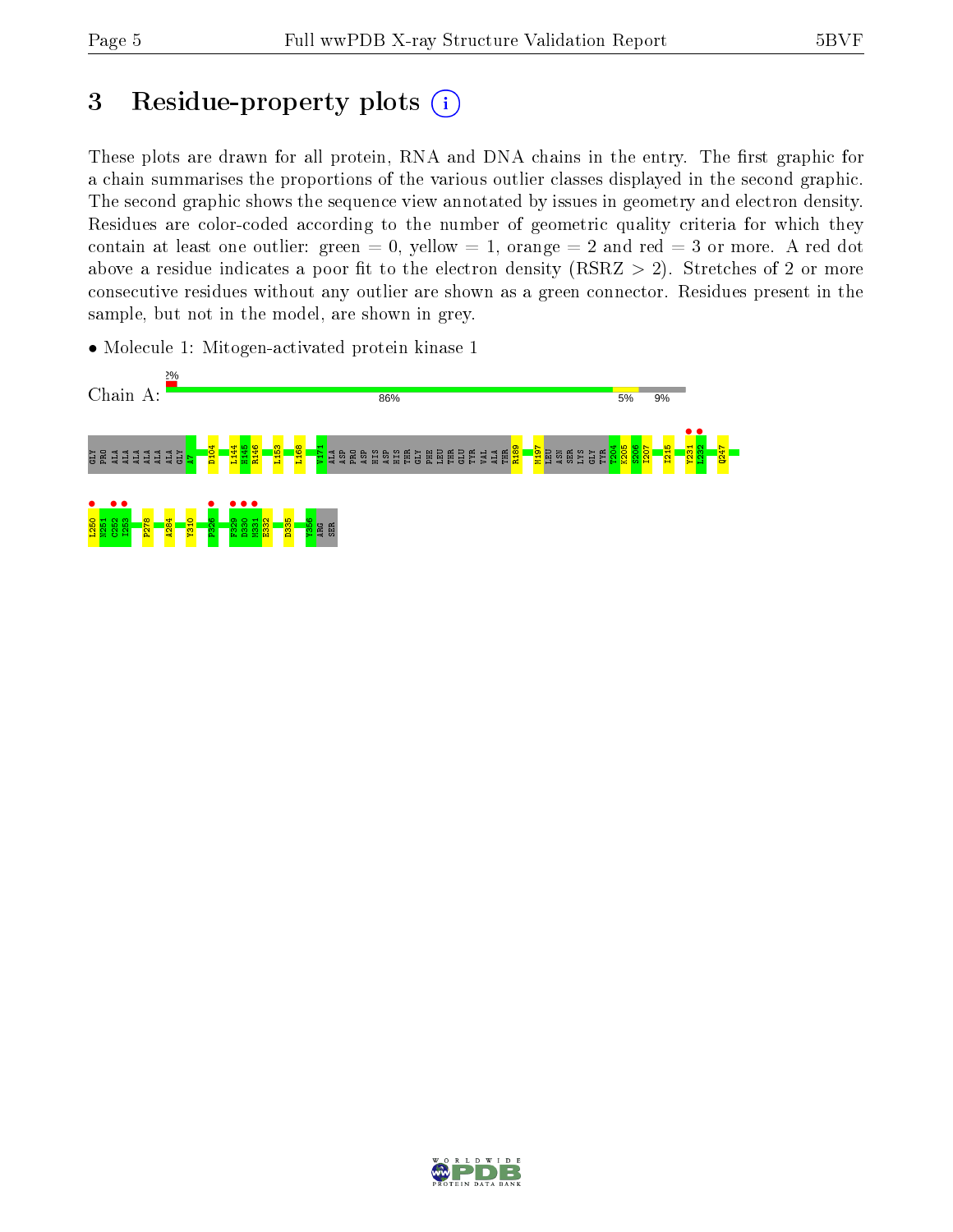## 4 Data and refinement statistics  $(i)$

| Property                                                         | Value                                                    | Source     |
|------------------------------------------------------------------|----------------------------------------------------------|------------|
| Space group                                                      | P 21 21 21                                               | Depositor  |
| Cell constants                                                   | $44.06\text{\AA}$ 70.07 $\text{\AA}$ 119.41 $\text{\AA}$ | Depositor  |
| a, b, c, $\alpha$ , $\beta$ , $\gamma$                           | $90.00^{\circ}$ $90.00^{\circ}$<br>$90.00^\circ$         |            |
| Resolution $(A)$                                                 | 60.43<br>$-1.90$                                         | Depositor  |
|                                                                  | $60.43 - 1.90$                                           | <b>EDS</b> |
| % Data completeness                                              | $95.4(60.43-1.90)$                                       | Depositor  |
| (in resolution range)                                            | $95.5(60.43-1.90)$                                       | <b>EDS</b> |
| $R_{merge}$                                                      | (Not available)                                          | Depositor  |
| $\mathrm{R}_{sym}$                                               | (Not available)                                          | Depositor  |
| $\langle I/\sigma(I) \rangle^{-1}$                               | $1.82$ (at 1.90Å)                                        | Xtriage    |
| Refinement program                                               | PHENIX 1.9 1692                                          | Depositor  |
|                                                                  | 0.181<br>0.221<br>$\mathcal{A}^{\mathcal{A}}$            | Depositor  |
| $R, R_{free}$                                                    | 0.183,<br>0.220                                          | DCC        |
| $R_{free}$ test set                                              | 1468 reflections $(5.14\%)$                              | wwPDB-VP   |
| Wilson B-factor $(A^2)$                                          | 27.9                                                     | Xtriage    |
| Anisotropy                                                       | 0.266                                                    | Xtriage    |
| Bulk solvent $k_{sol}(\text{e}/\text{A}^3), B_{sol}(\text{A}^2)$ | 0.37, 49.8                                               | <b>EDS</b> |
| L-test for $\mathrm{twinning}^2$                                 | $< L >$ = 0.46, $< L2 >$ = 0.29                          | Xtriage    |
| Estimated twinning fraction                                      | No twinning to report.                                   | Xtriage    |
| $\overline{F_o}, \overline{F_c}$ correlation                     | 0.96                                                     | <b>EDS</b> |
| Total number of atoms                                            | 2948                                                     | wwPDB-VP   |
| Average B, all atoms $(A^2)$                                     | 32.0                                                     | wwPDB-VP   |

Xtriage's analysis on translational NCS is as follows: The largest off-origin peak in the Patterson function is  $5.16\%$  of the height of the origin peak. No significant pseudotranslation is detected.

<sup>&</sup>lt;sup>2</sup>Theoretical values of  $\langle |L| \rangle$ ,  $\langle L^2 \rangle$  for acentric reflections are 0.5, 0.333 respectively for untwinned datasets, and 0.375, 0.2 for perfectly twinned datasets.



<span id="page-5-1"></span><span id="page-5-0"></span><sup>1</sup> Intensities estimated from amplitudes.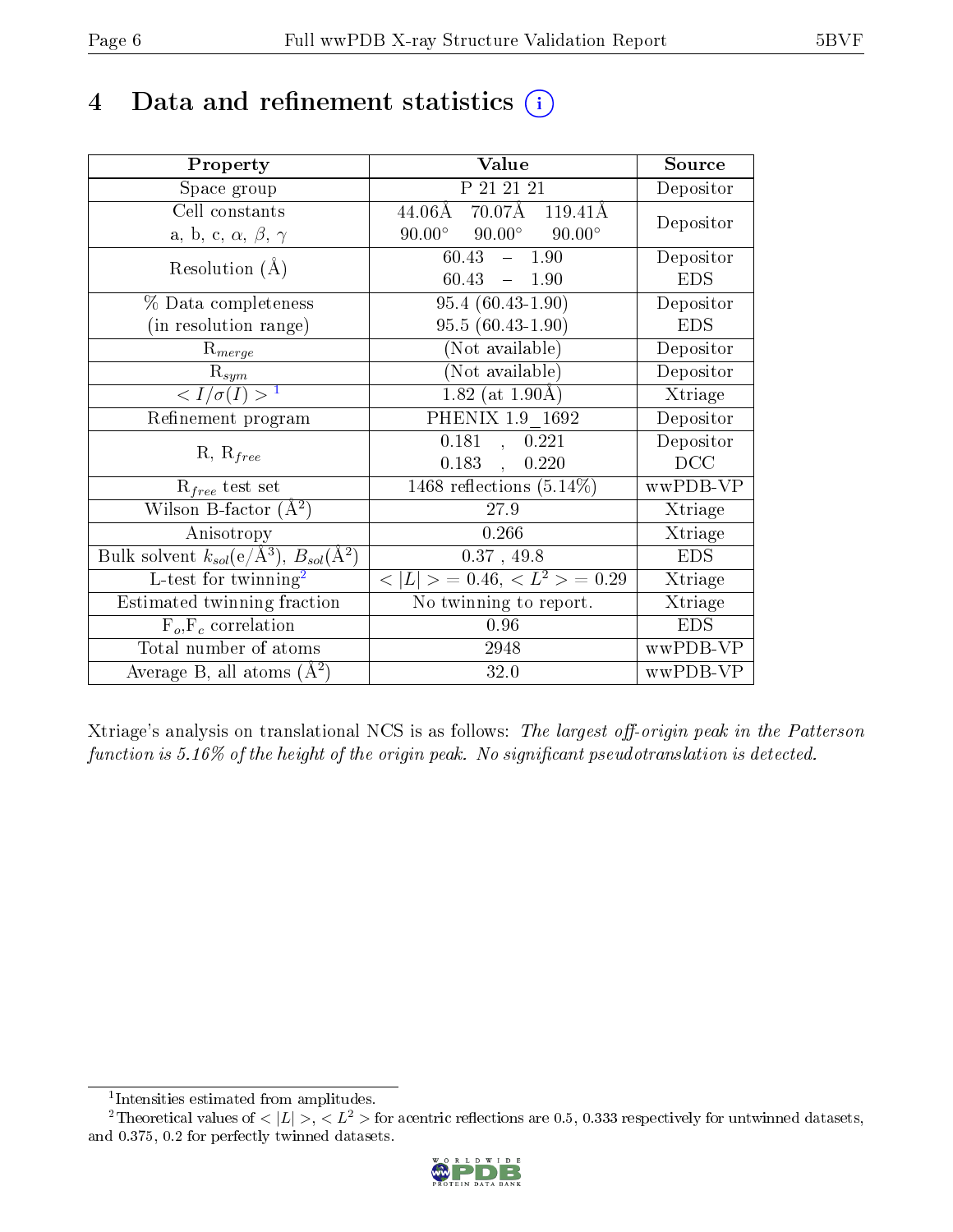## 5 Model quality  $(i)$

## 5.1 Standard geometry  $(i)$

Bond lengths and bond angles in the following residue types are not validated in this section: SO4, 4VJ

The Z score for a bond length (or angle) is the number of standard deviations the observed value is removed from the expected value. A bond length (or angle) with  $|Z| > 5$  is considered an outlier worth inspection. RMSZ is the root-mean-square of all Z scores of the bond lengths (or angles).

| $Mol$   Chain |        | Bond lengths                    | Bond angles |        |  |
|---------------|--------|---------------------------------|-------------|--------|--|
|               |        | RMSZ $ #Z  > 5$ RMSZ $ #Z  > 5$ |             |        |  |
|               | (1.40) | 0/2737                          | 0.53        | 0/3704 |  |

There are no bond length outliers.

There are no bond angle outliers.

There are no chirality outliers.

There are no planarity outliers.

### 5.2 Too-close contacts  $(i)$

In the following table, the Non-H and H(model) columns list the number of non-hydrogen atoms and hydrogen atoms in the chain respectively. The H(added) column lists the number of hydrogen atoms added and optimized by MolProbity. The Clashes column lists the number of clashes within the asymmetric unit, whereas Symm-Clashes lists symmetry related clashes.

|  |      |      | Mol   Chain   Non-H   H(model)   H(added)   Clashes   Symm-Clashes |
|--|------|------|--------------------------------------------------------------------|
|  | 2675 | 2692 |                                                                    |
|  |      |      |                                                                    |
|  |      |      |                                                                    |
|  | 209  |      |                                                                    |
|  | 2948 | 2720 |                                                                    |

The all-atom clashscore is defined as the number of clashes found per 1000 atoms (including hydrogen atoms). The all-atom clashscore for this structure is 2.

All (13) close contacts within the same asymmetric unit are listed below, sorted by their clash magnitude.

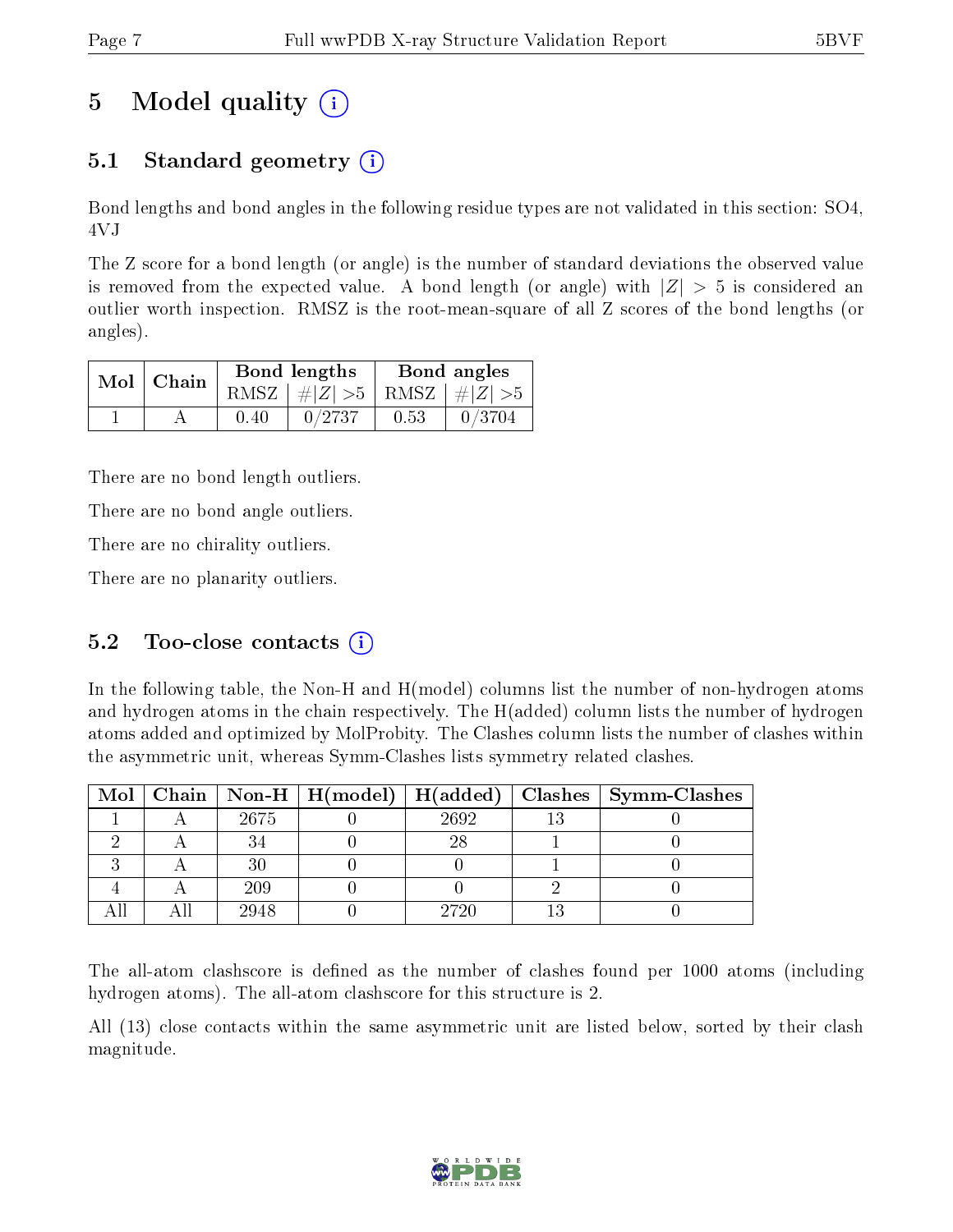| Atom-1               | Atom-2                     | Interatomic<br>distance $(A)$ | Clash<br>overlap $(A)$ |
|----------------------|----------------------------|-------------------------------|------------------------|
| 1:A:189:ARG:N        | 4:A:502:HOH:O              | 2.23                          | 0.71                   |
| 1: A: 153: LEU: HD11 | 1: A:215: ILE: HD13        | 1.90                          | 0.53                   |
| 1: A:278: PRO:O      | 4: A:501:HOH:O             | 2.20                          | 0.49                   |
| 1:A:189:ARG:NH2      | 3: A:404:SO4:O1            | 2.37                          | 0.48                   |
| 1:A:332:GLU:OE2      | 1:A:335:ASP:HB2            | 2.15                          | 0.46                   |
| 1: A: 197: MET: HB3  | 1: A:231:TYR:CE1           | 2.52                          | 0.45                   |
| 1: A:146: ARG: HG2   | 1: A:207: ILE: HDI1        | 2.01                          | 0.42                   |
| 1:A:144:LEU:HD22     | 1: A:205: LYS: HA          | 2.00                          | 0.42                   |
| 1:A:146:ARG:HD3      | 1:A:168:LEU:O              | 2.19                          | 0.42                   |
| 1:A:104:ASP:O        | 2:A:401:4VJ:H3             | 2.20                          | 0.42                   |
| 1: A:250:LEU:HA      | 1:A:250:LEU:HD23           | 1.69                          | 0.41                   |
| 1:A:284:ALA:HB2      | 1: A:310: TYR: CE1         | 2.57                          | 0.40                   |
| 1:A:247:GLN:HG2      | $1:A:247:GLN:\overline{H}$ | 1.66                          | 0.40                   |

There are no symmetry-related clashes.

#### 5.3 Torsion angles  $(i)$

#### 5.3.1 Protein backbone  $(i)$

In the following table, the Percentiles column shows the percent Ramachandran outliers of the chain as a percentile score with respect to all X-ray entries followed by that with respect to entries of similar resolution.

The Analysed column shows the number of residues for which the backbone conformation was analysed, and the total number of residues.

| Mol   Chain | Analysed                            |  | Favoured   Allowed   Outliers   Percentiles                  |
|-------------|-------------------------------------|--|--------------------------------------------------------------|
|             | $321/361(89\%)$ 310 (97\%) 11 (3\%) |  | $\begin{array}{ c c c c c }\n\hline\n100 & 100\n\end{array}$ |

There are no Ramachandran outliers to report.

#### 5.3.2 Protein sidechains  $(i)$

In the following table, the Percentiles column shows the percent sidechain outliers of the chain as a percentile score with respect to all X-ray entries followed by that with respect to entries of similar resolution.

The Analysed column shows the number of residues for which the sidechain conformation was analysed, and the total number of residues.

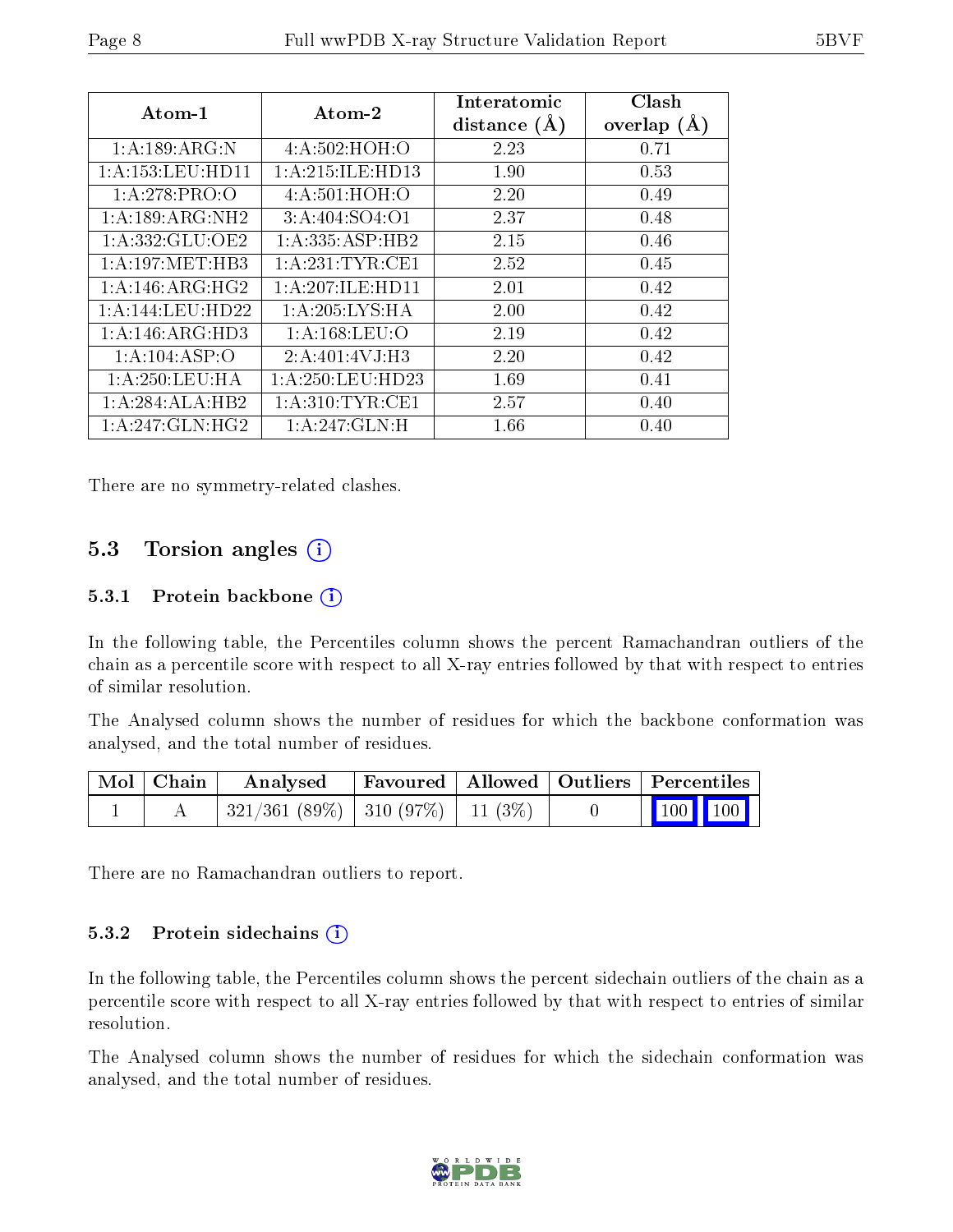| Mol   Chain | Analysed                       | Rotameric   Outliers   Percentiles |  |                 |  |
|-------------|--------------------------------|------------------------------------|--|-----------------|--|
|             | $-296/318(93\%)$   296 (100\%) |                                    |  | $\vert$ 100 100 |  |

There are no protein residues with a non-rotameric sidechain to report.

Some sidechains can be flipped to improve hydrogen bonding and reduce clashes. There are no such sidechains identified.

#### 5.3.3 RNA (1)

There are no RNA molecules in this entry.

#### 5.4 Non-standard residues in protein, DNA, RNA chains (i)

There are no non-standard protein/DNA/RNA residues in this entry.

#### 5.5 Carbohydrates (i)

There are no carbohydrates in this entry.

#### 5.6 Ligand geometry  $(i)$

7 ligands are modelled in this entry.

In the following table, the Counts columns list the number of bonds (or angles) for which Mogul statistics could be retrieved, the number of bonds (or angles) that are observed in the model and the number of bonds (or angles) that are defined in the Chemical Component Dictionary. The Link column lists molecule types, if any, to which the group is linked. The Z score for a bond length (or angle) is the number of standard deviations the observed value is removed from the expected value. A bond length (or angle) with  $|Z| > 2$  is considered an outlier worth inspection. RMSZ is the root-mean-square of all Z scores of the bond lengths (or angles).

| Mol            |                 | Chain |        | Link<br>Res |            | <b>Bond lengths</b> |                  |          | Bond angles |                  |  |
|----------------|-----------------|-------|--------|-------------|------------|---------------------|------------------|----------|-------------|------------------|--|
|                | Type            |       |        |             | Counts     | RMSZ                | # $ Z  > 2$      | Counts   | RMSZ        | # $ Z  > 2$      |  |
| 3              | SO <sub>4</sub> | А     | 405    |             | 4,4,4      | 0.15                |                  | 6,6,6    | 0.22        |                  |  |
| 3              | SO <sub>4</sub> | А     | 403 B  |             | 4,4,4      | 0.13                | $\overline{0}$   | 6,6,6    | 0.09        |                  |  |
| $\overline{2}$ | 4VJ             | А     | 401    |             | 36, 38, 38 | 1.56                | 5(13%)           | 41,54,54 | 2.48        | $11(26\%)$       |  |
| 3              | SO <sub>4</sub> | А     | 404    |             | 4,4,4      | 0.15                | 0                | 6,6,6    | 0.10        |                  |  |
| 3              | SO <sub>4</sub> | А     | 403[A] |             | 4,4,4      | 0.16                | $\left( \right)$ | 6,6,6    | 0.16        |                  |  |
| 3              | SO <sub>4</sub> | А     | 406    |             | 4,4,4      | 0.15                | 0                | 6,6,6    | 0.11        |                  |  |
| 3              | SO <sub>4</sub> | А     | 402    |             | 4,4,4      | 0.16                | $\theta$         | 6,6,6    | 0.28        | $\left( \right)$ |  |

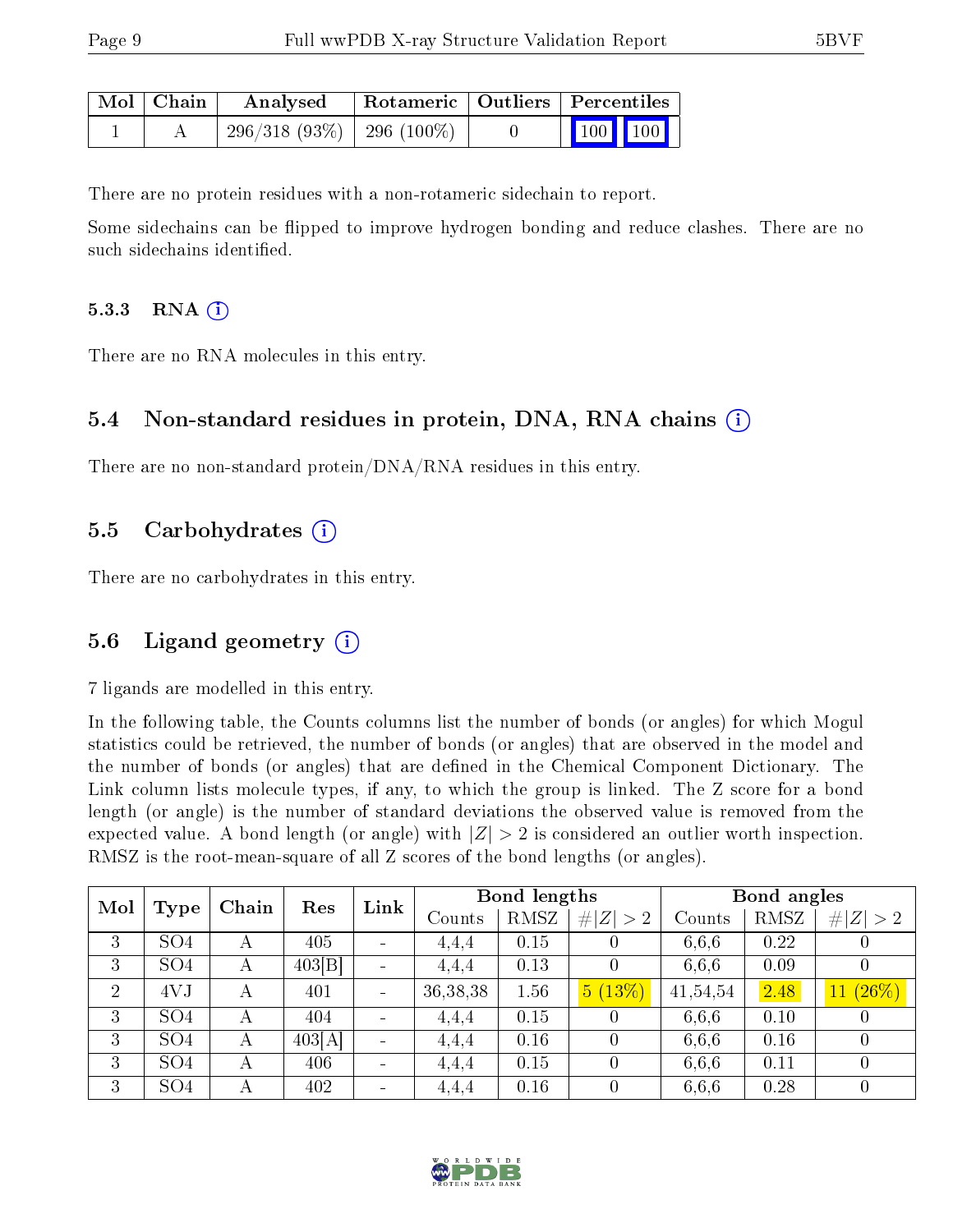In the following table, the Chirals column lists the number of chiral outliers, the number of chiral centers analysed, the number of these observed in the model and the number defined in the Chemical Component Dictionary. Similar counts are reported in the Torsion and Rings columns. '-' means no outliers of that kind were identified.

|     |     |  | Mol   Type   Chain   Res   Link   Chirals   Torsions   Rings |  |
|-----|-----|--|--------------------------------------------------------------|--|
| 4VJ | 401 |  | $\frac{3/15/41/41}{0/4/5/5}$                                 |  |

| Mol | Chain | Res | Type | Atoms     |         | Observe d(A) | $Ideal(\AA)$ |
|-----|-------|-----|------|-----------|---------|--------------|--------------|
| ച   |       | 401 | 4VJ  | $C12-N1$  | $-6.30$ | 1.30         | 1.38         |
| റ   |       | 401 | 4V J | $C10-C8$  | $-3.03$ | 1.35         | 1.39         |
|     |       | 401 | 4V.J | $C8-N1$   | $-2.34$ | 1.31         | 1.36         |
| ച   |       | 401 | 4VJ  | $C12-C11$ | $-2.15$ | 1.34         | 1.38         |
| ച   |       | 401 |      | $C9-N5$   | 2.08    | 1.37         | 1.35         |

All (5) bond length outliers are listed below:

All (11) bond angle outliers are listed below:

| Mol            | Chain | Res | Type | Atoms                                | Z       | Observed $\binom{o}{c}$ | Ideal $(^\circ)$ |
|----------------|-------|-----|------|--------------------------------------|---------|-------------------------|------------------|
| $\overline{2}$ | А     | 401 | 4VJ  | N3-C16-N4                            | $-7.44$ | 119.50                  | 126.55           |
| $\overline{2}$ | А     | 401 | 4VJ  | $C15-N3-C16$                         | 7.13    | 121.78                  | 115.45           |
| $\overline{2}$ | А     | 401 | 4VJ  | C13-N4-C16                           | 5.70    | 121.39                  | 116.69           |
| $\overline{2}$ | А     | 401 | 4VJ  | $C27-C20-N5$                         | 5.33    | 116.11                  | 110.56           |
| 2              | A     | 401 | 4VJ  | $C14-C15-N3$                         | $-3.17$ | 120.02                  | 123.96           |
| $\overline{2}$ | А     | 401 | 4VJ  | $C12-N1-C8$                          | 3.11    | 112.03                  | 108.89           |
| 2              | А     | 401 | 4VJ  | $C11-C10-C8$                         | $-2.99$ | 103.02                  | 109.42           |
| 2              | А     | 401 | 4VJ  | $O2$ -C9-N5                          | 2.66    | 125.04                  | 121.95           |
| $\mathcal{D}$  | A     | 401 | 4VJ  | C18-C17-N1                           | 2.46    | 113.17                  | 111.17           |
| $\mathfrak{D}$ | A     | 401 | 4V.J | $N7-C16-N3$                          | 2.41    | 120.76                  | 116.65           |
| $\overline{2}$ | А     | 401 | 4VJ  | $O2$ -C <sub>9</sub> -C <sub>8</sub> | $-2.16$ | 116.22                  | 119.98           |

There are no chirality outliers.

All (3) torsion outliers are listed below:

| Mol | Chain | Res | Type  | Atoms            |
|-----|-------|-----|-------|------------------|
|     |       | 401 | 4V.I  | $N5-C20-C21-C22$ |
|     |       | 401 | 4 V.I | N5-C20-C21-C26   |
|     |       | 401 | 4 V.I | $C27-C20-N5-C19$ |

There are no ring outliers.

2 monomers are involved in 2 short contacts:

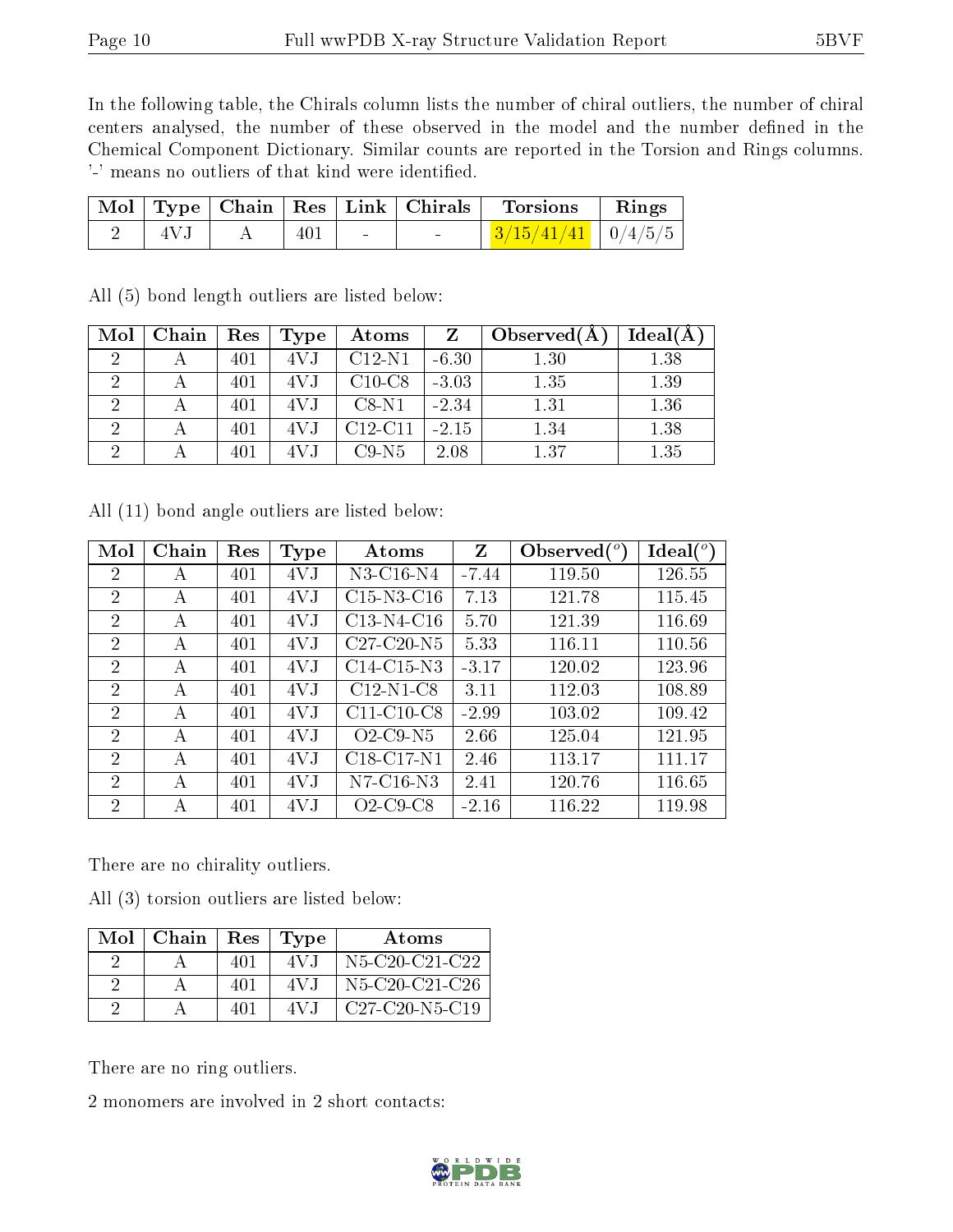|  |  | Mol   Chain   Res   Type   Clashes   Symm-Clashes |
|--|--|---------------------------------------------------|
|  |  |                                                   |
|  |  |                                                   |

The following is a two-dimensional graphical depiction of Mogul quality analysis of bond lengths, bond angles, torsion angles, and ring geometry for all instances of the Ligand of Interest. In addition, ligands with molecular weight > 250 and outliers as shown on the validation Tables will also be included. For torsion angles, if less then 5% of the Mogul distribution of torsion angles is within 10 degrees of the torsion angle in question, then that torsion angle is considered an outlier. Any bond that is central to one or more torsion angles identified as an outlier by Mogul will be highlighted in the graph. For rings, the root-mean-square deviation (RMSD) between the ring in question and similar rings identified by Mogul is calculated over all ring torsion angles. If the average RMSD is greater than 60 degrees and the minimal RMSD between the ring in question and any Mogul-identified rings is also greater than 60 degrees, then that ring is considered an outlier. The outliers are highlighted in purple. The color gray indicates Mogul did not find sufficient equivalents in the CSD to analyse the geometry.



#### 5.7 [O](https://www.wwpdb.org/validation/2017/XrayValidationReportHelp#nonstandard_residues_and_ligands)ther polymers (i)

There are no such residues in this entry.

#### 5.8 Polymer linkage issues (i)

There are no chain breaks in this entry.

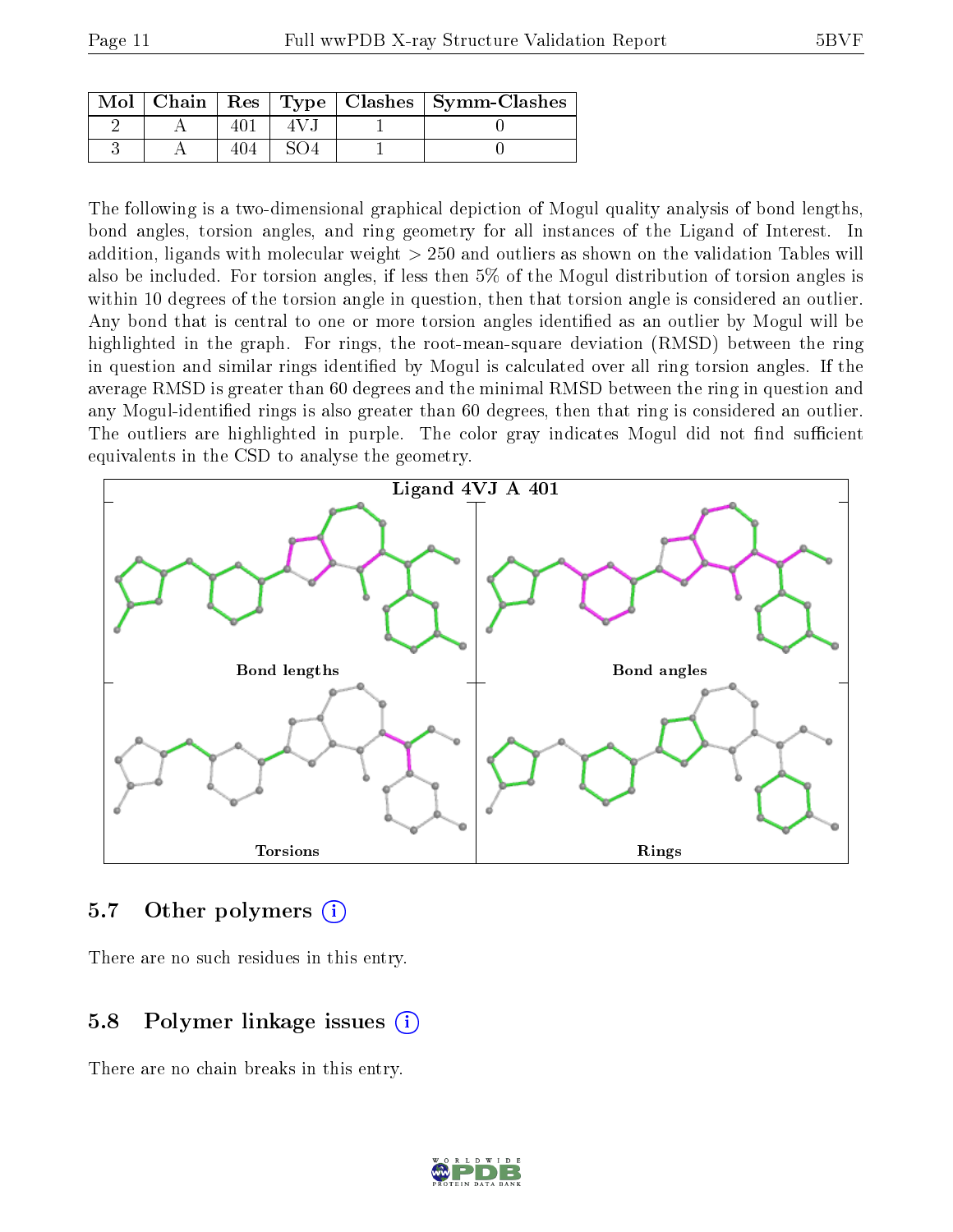## 6 Fit of model and data  $\left( \cdot \right)$

### 6.1 Protein, DNA and RNA chains (i)

In the following table, the column labelled  $#RSRZ>2'$  contains the number (and percentage) of RSRZ outliers, followed by percent RSRZ outliers for the chain as percentile scores relative to all X-ray entries and entries of similar resolution. The OWAB column contains the minimum, median,  $95<sup>th</sup>$  percentile and maximum values of the occupancy-weighted average B-factor per residue. The column labelled  $Q< 0.9$  lists the number of (and percentage) of residues with an average occupancy less than 0.9.

|  | $\mid$ Mol $\mid$ Chain $\mid$ Analysed $\mid$ <rsrz> <math>\mid</math></rsrz> |         | $\rm \#RSRZ{>}2$                                                                                       | $\vert$ OWAB(Å <sup>2</sup> ) $\vert$ Q<0.9 $\vert$ |  |
|--|--------------------------------------------------------------------------------|---------|--------------------------------------------------------------------------------------------------------|-----------------------------------------------------|--|
|  | $ 327/361(90\%) $                                                              | $-0.05$ | $\begin{array}{ c c c c c c c c c } \hline 9 & 2\% & 53 & 56 & 16 & 27 & 60 & 95 \ \hline \end{array}$ |                                                     |  |

All (9) RSRZ outliers are listed below:

| Mol | Chain | $\operatorname{Res}% \left( \mathcal{N}\right) \equiv\operatorname{Res}(\mathcal{N}_{0},\mathcal{N}_{0})$ | <b>Type</b> | <b>RSRZ</b> |
|-----|-------|-----------------------------------------------------------------------------------------------------------|-------------|-------------|
| 1   | А     | 253                                                                                                       | ILE         | 7.2         |
| 1   | A     | 330                                                                                                       | ASP         | 7.0         |
| 1   | A     | 329                                                                                                       | PHE         | 5.9         |
| 1   | А     | 250                                                                                                       | LEU         | 3.8         |
| 1   | A     | 252                                                                                                       | <b>CYS</b>  | 3.7         |
| 1   | А     | 231                                                                                                       | TYR         | 2.4         |
| 1   | А     | 326                                                                                                       | PRO         | 2.3         |
| 1   | А     | 331                                                                                                       | MET         | $2.1\,$     |
|     |       | 232                                                                                                       | LEU         | 2.1         |

### 6.2 Non-standard residues in protein, DNA, RNA chains  $(i)$

There are no non-standard protein/DNA/RNA residues in this entry.

#### 6.3 Carbohydrates (i)

There are no carbohydrates in this entry.

### 6.4 Ligands  $(i)$

In the following table, the Atoms column lists the number of modelled atoms in the group and the number defined in the chemical component dictionary. The B-factors column lists the minimum, median,  $95<sup>th</sup>$  percentile and maximum values of B factors of atoms in the group. The column labelled  $Q< 0.9$  lists the number of atoms with occupancy less than 0.9.